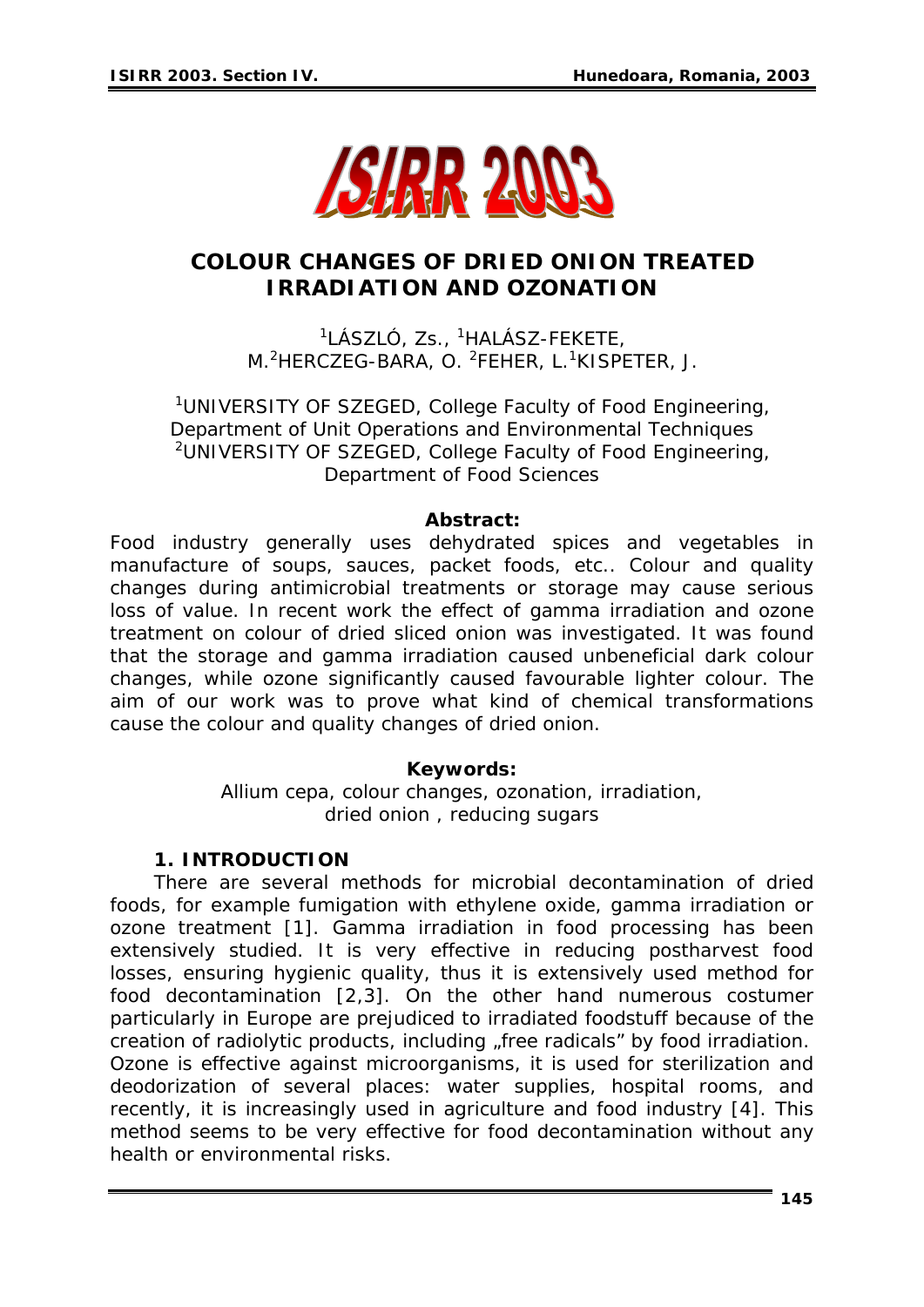Our earlier experiments have showed that both irradiation and ozone treatment are appropriate for reducing microbial count below the permitted limit, but the gamma irradiation was more effective than ozone treatment. Gamma irradiated dried onion showed changes in colour. Ozone treatment has not caused any colour change, the colour and organoleptic properties of ozonated dried onion was the same as the untreated sample [5].

The aim of recent work is to investigate the quality changes in treated matter, thus the presence of free radicals in irradiated and ozone treated dried onion by means of ESR method and the colour changes caused by irradiation.

The colour change of the irradiated dried onion may be caused by the Maillard reaction. It is generally initiated by a condensation between amino acids and reducing sugars. The reaction proceeds to form hundreds of products by a series of consecutive and parallel reactions including oxidations, reductions and aldol condensations, among others. The presence of reducing sugars (i.e. fructose and glucose) in an onion bulb can have major effect on the non-enzymatic browning. In this work the results of preliminary studies are presented which are aimed to prove the presence of Maillard reactions in this system.

### **2. Materials and methods**

Common bulb onion (*Allium cepa L.)* were purchased from a local vegetable-drying company (Droginvest Kft, Szeged). The onion was dried after slicing operation by a multi-stage conveyor-type dryer. The moisture content of dried onion slices was about 50 g/kg. For gamma irradiation 0.05 kg of the samples were aerobically packed in PVC containers. Gamma irradiation was carried out in a  ${}^{60}$ Co irradiator operated at a dose rate of 0.3 Gy  $s^{-1}$ . The applied dose levels were 0, 2, 4, 6 and 8 kGy. Absorbed doses were checked by Fricke method [6].

Ozone was generated from oxygen by a flow-type ozone-generator operating silent electric discharge. The ozone containing gas continuously was flowing throughout a reactor containing 0.05 kg of the sample during the treatment. The treating time was 60 min in all cases, the flow rate was 1 dm<sup>3</sup> min<sup>-1</sup>. The final ozone concentration was followed by an UV spectrophotometer (WPA Lightwave 2000) at 254 nm and it was  $3.6 \times 10^{-5}$ and  $3.6 \times 10^{-6}$  mol $\times$ dm<sup>-3</sup>. The treated samples were packed in a polyethylene container.

Microbiological analysis: Total aerobic bacteria were enumerated by the spread plate method using standard plate count agar, and by incubating plates at 37°C for 48 h.

The ESR measurements were carried out on 0,1 g powder form samples with a BRUKER 106 ESR spectrometer at room temperature. The parameters used in the ESR measurements were chosen on the basis of the CEN standard (CEN 1787, 1996)[7].

The colour of the untreated and treated samples was determined by a Hunter Labscan type colorimeter. 10 g onion samples were placed into a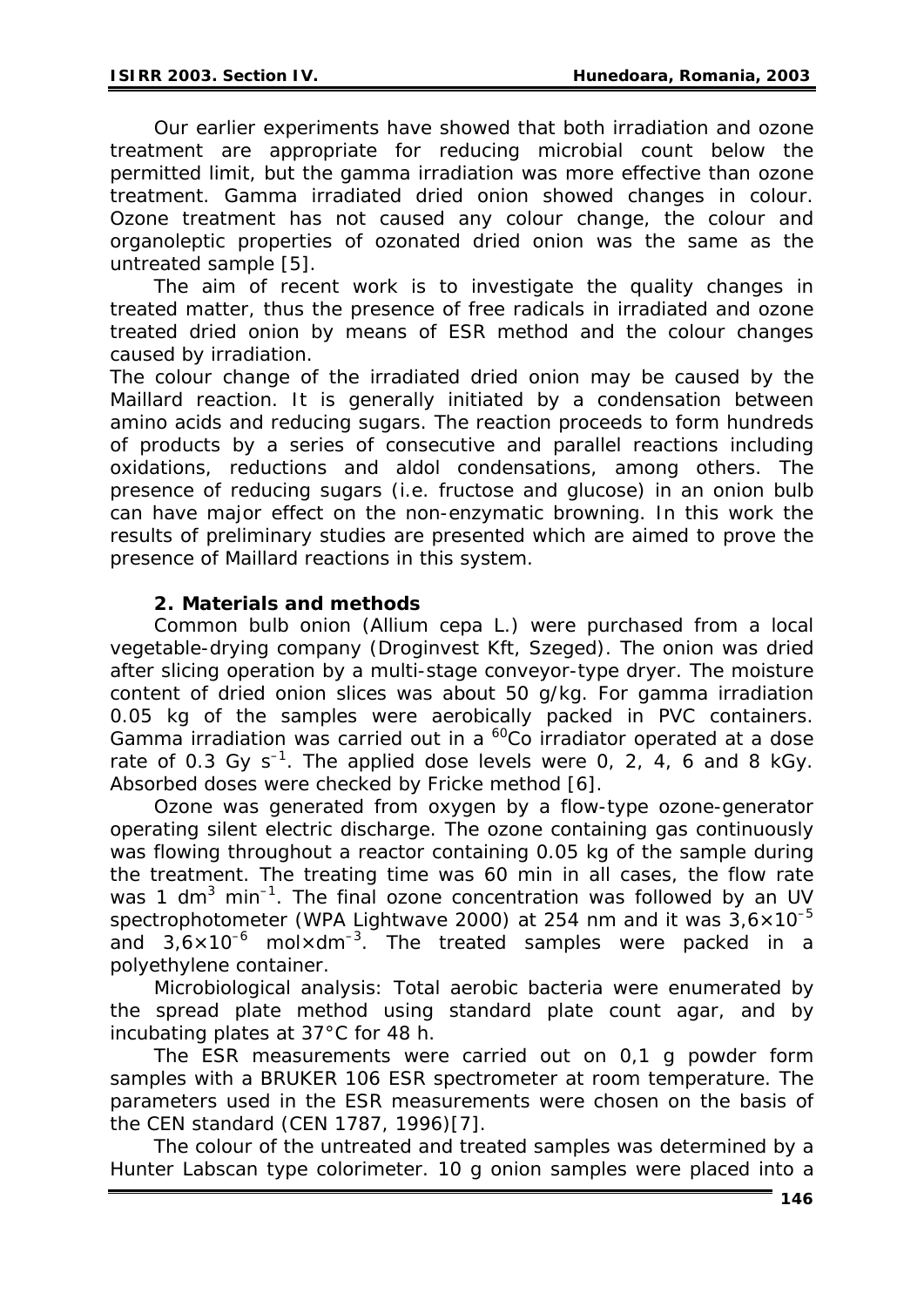standard glass container to measure CIE Lab values. CIE  $L^*$ , a<sup>\*</sup> and  $b^*$ values were instrumentally calculated. Lightness, L\*, is a quantity that measures the percentage of total solar spectral reflectance in relation to a pure white surface;  $a^*$  is a measure of the degree red-green; and  $b^*$ characterise the quantity yellow-blue. Colour difference values of treated samples against untreated samples (CIE  $\Delta$ E<sup>\*</sup>) were calculated on the basis of CIE  $L^*$ ,  $a^*$  and  $b^*$  values. Measurements were performed 10 times, than the results were averaged.

For the chromatographic analysis the aliquots of 1 g dry samples were diluted in 50 ml of a 20/80 (v/v) water – ethanol solution and extracted by reflux for 1 h. The extract was filtered through a Whatman paper filter (No.1), adjusted to 50 ml with 70% ethanol and concentrated in a rotary evaporator. Raffinose was added as internal standard. [8]

HPLC analysis was carried out with the Varian LC Star system, incorporating a pump (9012), an autosampler (9100), a diode-array detector (9065) and a PC computer with Varian Star 5.3 software. Separations were made on a BST Rutin 10 APS column,  $(4.0 \times 250 \text{ mm})$ 10 µm particle size), with acetonitrile-water (80-20 v/v) as mobile phases. The solvent flow rate was 1.00  $cm<sup>3</sup>$  min<sup>-1</sup>; the sample volume was 20 mm<sup>3</sup>. The absorbance of the eluate was recorded in the range 190-367 nm.[9]

### **3. Results and discussion**

The cell counts of total aerobic bacteria of untreated samples ranged  $2.3 \times 10^3$  colony forming unit (CFU)  $g^{-1}$  was not higher than the standard allowed maximum values for dried onion. Results of the microbiological analysis of the irradiated samples (Fig. 1.) show that in the function of irradiation dose the total number of colonies were decreased significantly.



*Fig.1. Mean total aerobic microorganism populations (log10 CFU/g) in irradiated and ozone treated (O1:*  $3.6 \times 10^{-6}$  *mol dm<sup>-3</sup>, O2:*  $3.6 \times 10^{-5}$  *mol dm–3 ozone concentrations)* 

The ozone treatment caused only slight reduction of counts – it is corresponding to 2 kGy gamma irradiation.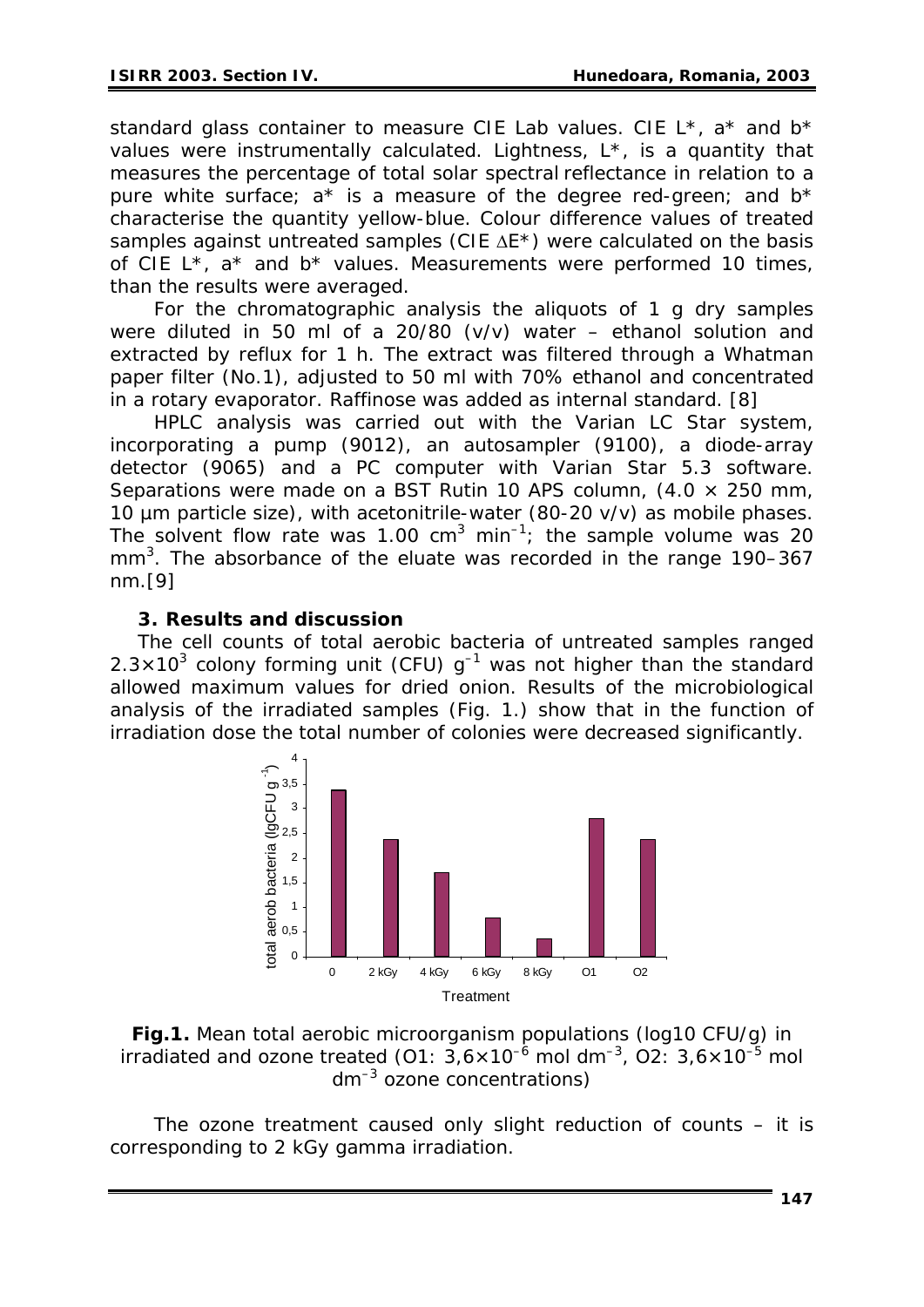The ESR measurements were carried out on the untreated, gamma irradiated and ozone treated samples too. Fig. 2. and Table 1 show that irradiation increases the ESR intensity of dried onion, while the ozonation has no significant effect on the number of free radicals. This means, that ozone treatment of foods have less health risk than irradiation.



*Fig. 2. ESR spectra of untreated and irradiated dried onion.* 

|         | ESR intensity |                   |                   |        |        |       |       |
|---------|---------------|-------------------|-------------------|--------|--------|-------|-------|
|         | Control       | 2 KG <sub>V</sub> | 4 KG <sub>V</sub> | 6 KGv  | 8 KGy  | O.    | O2    |
| average | 2,008         | 20,898            | 38,036            | 32,598 | 25,013 | 1.741 | 1.012 |
| dev.    | 0.610         | 3,243             | 2.972             | 6.575  | 9.327  | 0.753 | 0.466 |

*Table 1. Average ESR intensity values of treated and untreated dried onion samples.* 

Colour changes of irradiated onion were observed. The results show (Fig. 2.) that the lightness ( $L^*$  values) and yellow colour co-ordinates ( $b^*$ values) of onion samples decreased with increasing dose, while green-red colour co-ordinates (a\* values) increased. This means that the colour of irradiated onion became darker and more brown, causing quality damage of the samples.

At the same time only slight colour change was observed during ozonation, colour co-ordinates L\*, a\* were changed. The ozone treated onion became lighter and less red, while there were no significant changes in yellowness of the samples.(Fig.3.)

The lighter colour means better quality, thus in an other series of experiments it was examined that the ozone could disappear the negative colour changes caused by irradiation. The ozone treatment caused lighter and less brown colour in the irradiated samples too. The effect of irradiation and ozonation on the colour can be demonstrate by the total colour difference ΔE\*, calculated according to Eq. 1.:

$$
\Delta E^* = \sqrt{(\Delta L^*)^2 + (\Delta a^*)^2 + (\Delta b^*)^2}
$$
 (1)

where  $\Delta L^* = L^*(t) - L^*(0)$ ;  $\Delta a^* = a^*(t) - a^*(0)$ ;  $\Delta b^* = b^*(t) - b^*(0)$  are the differences calculated for treated dried onion (t) and the original untreated dried onion (0). (Fig. 4.)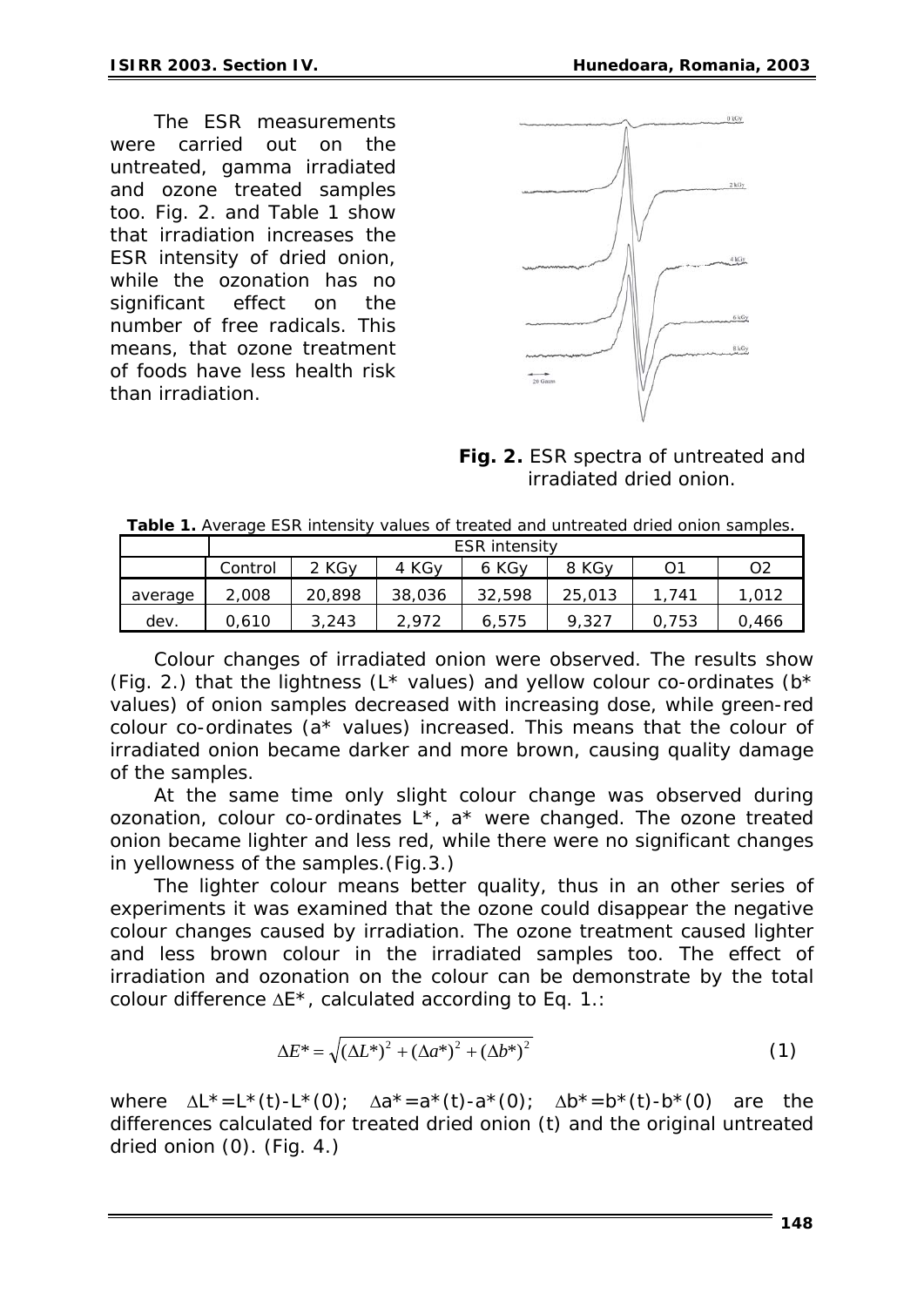

*Fig. 3. CIE Lab values of the untreated and treated dried onion in the function of applied dose.* 

■Difference between control and irradiated

■ Difference between control and irradiated+ozonated

□ Difference between irradiated and irradiated+ozonated



*Fig. 4. Total colour difference (*Δ*E\*) between of the control and irradiated, the control and the irradiated+ ozonated, and the irradiated and irradiated+ozonated samples* 

These results show, that the ozonation slightly can compensate the colour changes caused by irradiation, but this compensation effect of ozone is smaller than the browning effect of irradiation. Nevertheless the effect of ozone could be enough to improve the quality of poor dried onion.

The presence of reducing sugars (i.e. fructose and glucose) in an onion bulb can have major effect on the non-enzymatic browning. The effect of the irradiation and the ozonation on amount of reducing sugars was investigated. It was found that the amount of reducing sugars did not changed significantly, the sugar content of the samples practically unchanged. At the same time in the chromatogram of non-structural carbohydrates of treated samples some new peak were observed, and the